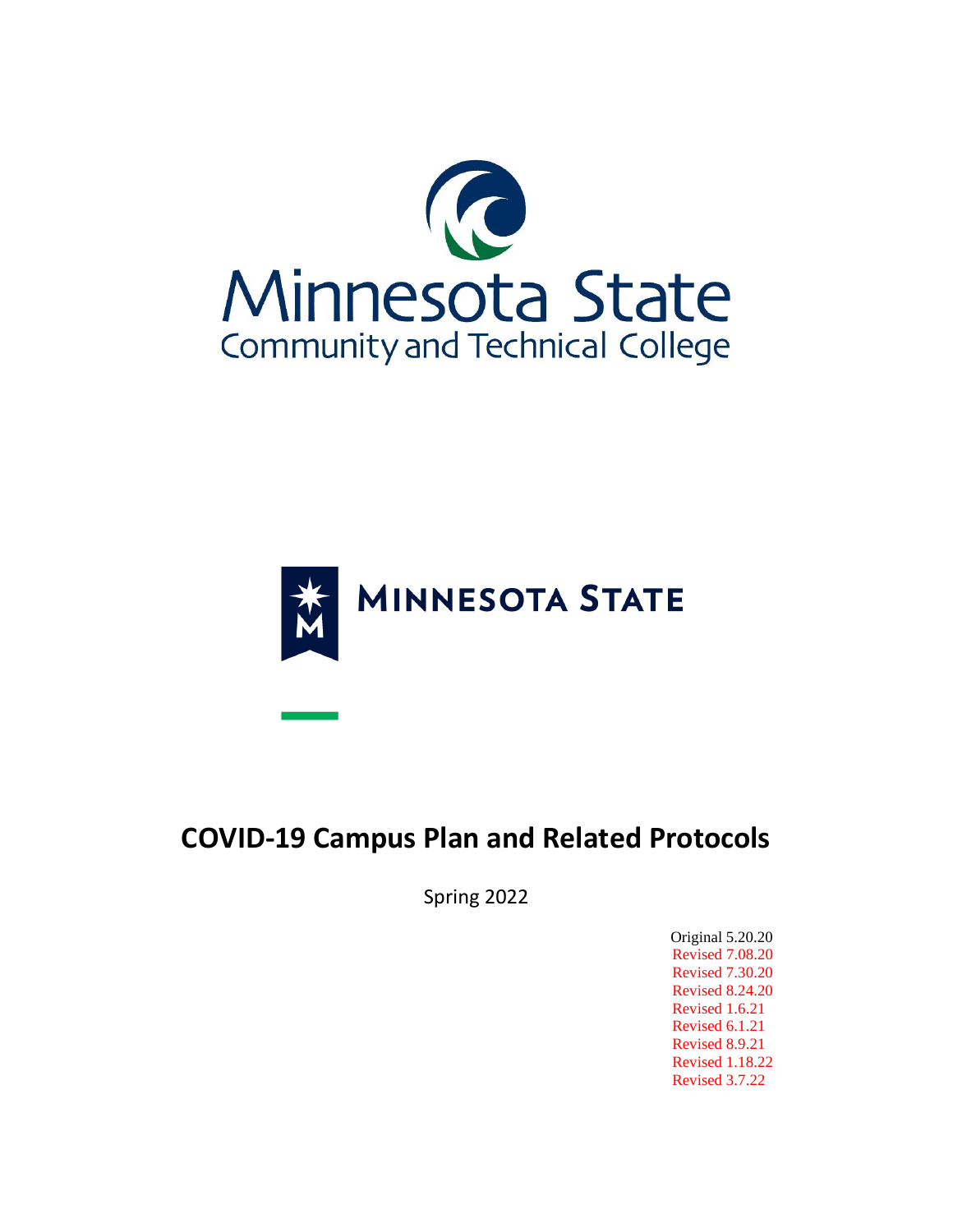# Table of Contents

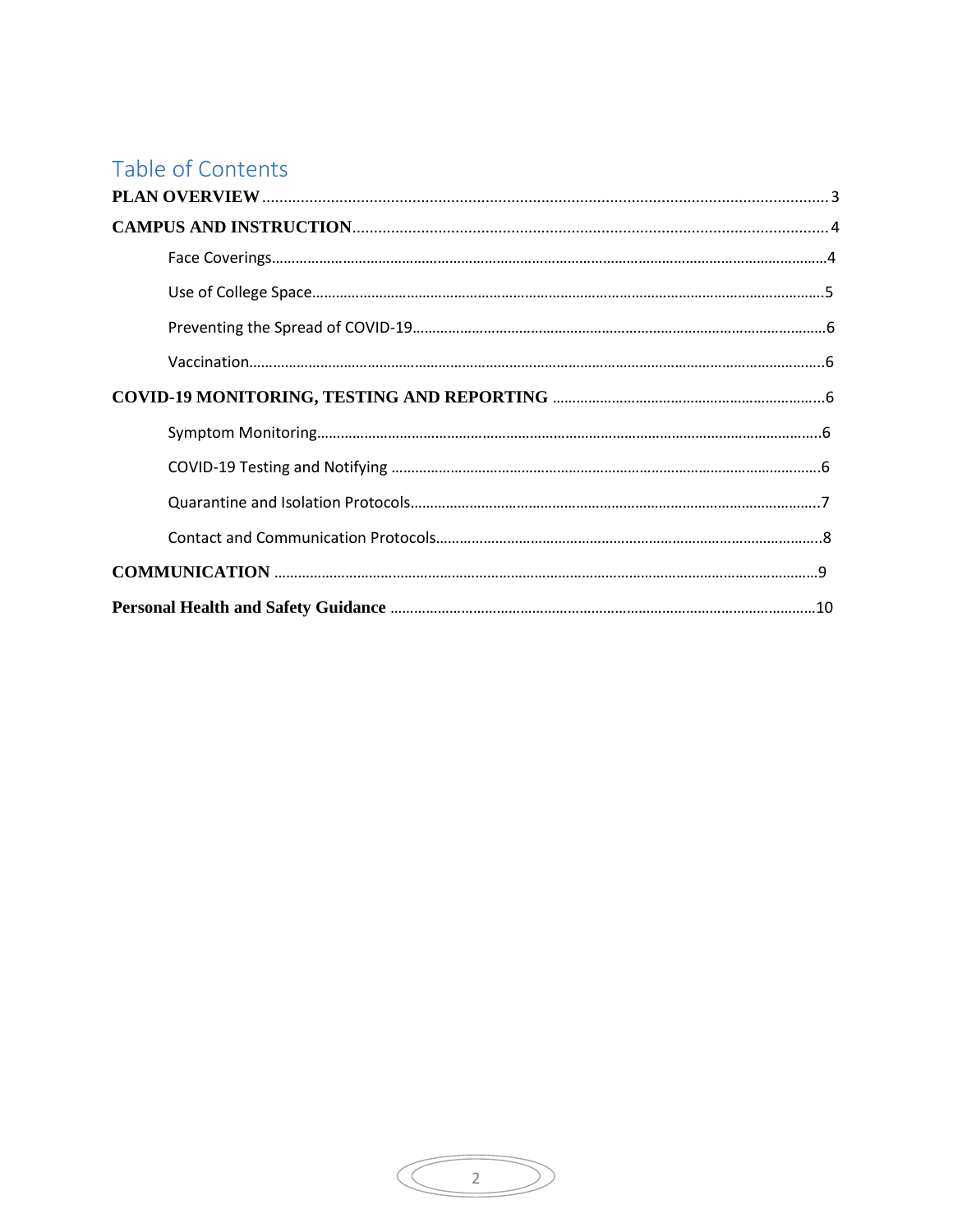# <span id="page-2-0"></span>**PLAN OVERVIEW**

**This plan is designed to outline the coordinated planning and protocols that the college will use to ensure that employees and students have a safe environment to work and visit and learn. Protocols are rooted in safety for staff, faculty, students, invited guests (e.g., contractors) and for the public we interact with using guidance from the Minnesota State system office, Minnesota Department of Health, The Office of Higher Education, and the Centers for Disease Control.**

It is important to remember that COVID is still active in Minnesota and we still need to use precautions to help avoid the spread as much as possible. As we move forward, flexibility will continue to be critical. M State will continue careful evaluation of data, models and public health recommendations. M State will be ready to adapt if situations change.

M State will be guided by the following criteria:

- The very intentional effort by all faculty, staff and students in exercising both personal and campus responsibility. The combined efforts by all members of the M State community will create a culture that sustains a healthy and safe on-campus environment.
- Any current or future government restrictions (e.g., masking requirements, physical distancing, gatherings, etc.).
- Public health status: recommendations from the federal government, Centers for Disease Control and Prevention and Minnesota Department of Health.
- M State's strategic plan to ensure decisions support primary mission objectives of the college.

M State will also consider local orders and ordinances of the cities and counties in which our campuses are located, as well as the State of Minnesota.

The M State plan acknowledges the triggers and phases for the cities and counties in which M State is located and identifies which activities ramp up or dial back on campus and when. If metrics of COVID-19 transmission and health system capacity change significantly and the State of Minnesota return to a prior phase, M State may also return to a prior phase and re-impose restrictions on activities.

M State also may need to scale back in-person operations if transmission increases, by reducing or cancelling campus events; suspending in-person classes; or moving to remote-only operations as a result of a significant outbreak on campus or in the surrounding community, or if directed by public health authorities.

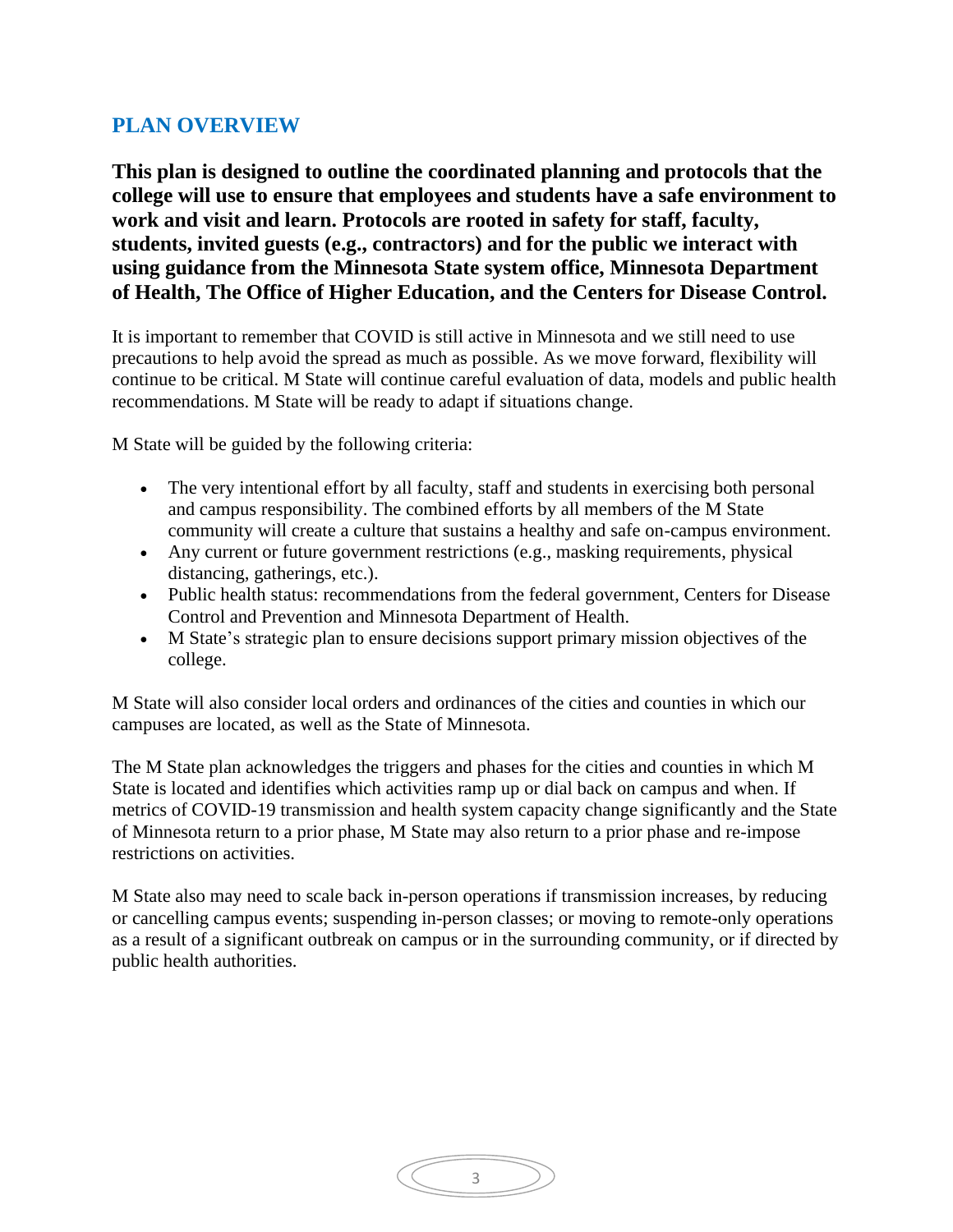# <span id="page-3-0"></span>**CAMPUS AND INSTRUCTION**

Because COVID is still active in Minnesota there continues to be a need for diligence to ensure the health and safety of employees, students, visitors and contractors.

#### **Face Coverings**

M State's face covering protocols will follow the CDC COVID-19 Community Level recommendations and System Office requirements for masking. Below are the mitigation recommendations based on CDC community levels.

| Low                                                                                                                                       | <b>Medium</b>                                                                                                                                                                                                                                      | <b>High</b>                                                                                                                                                                                                    |  |  |  |
|-------------------------------------------------------------------------------------------------------------------------------------------|----------------------------------------------------------------------------------------------------------------------------------------------------------------------------------------------------------------------------------------------------|----------------------------------------------------------------------------------------------------------------------------------------------------------------------------------------------------------------|--|--|--|
| • Stay up to date with COVID-19<br>vaccines<br><b>Get tested if you have</b><br>$\bullet$<br>symptoms                                     | • If you are at high risk for severe<br>illness, talk to your healthcare<br>provider about whether you<br>need to wear a mask and take<br>other precautions<br>• Stay up to date with COVID-19<br>vaccines<br>• Get tested if you have<br>symptoms | • Wear a mask indoors in public<br>• Stay up to date with COVID-19<br>vaccines<br>• Get tested if you have symptoms<br>• Additional precautions may be<br>needed for people at high risk for<br>severe illness |  |  |  |
| People may choose to mask at any time. People with symptoms, a positive test, or exposure to someone with<br>COVID-19 should wear a mask. |                                                                                                                                                                                                                                                    |                                                                                                                                                                                                                |  |  |  |

Each campus will be evaluated independently as our four campuses are in four different counties, which means that masks requirement may be different on different campuses.

When we are not under a mask mandate, regardless of community-level data, individuals may choose to continue wearing masks. If you are at high-risk for severe illness, we recommend you speak with your healthcare provider for guidance.

While under a masking mandate the following apply

A "face covering" must be worn to cover the nose and mouth completely, and can include a paper or disposable face mask, a cloth face mask, a scarf, a bandanna, a neck gaiter, or a religious face covering. Masks that incorporate a valve designed to facilitate easy exhaling, mesh masks, or masks with openings, holes, visible gaps in the design or material, or vents are **not** sufficient face coverings because they allow exhaled droplets to be released into the air.

- Face masks/coverings **must** be worn by all **employees** at all times on campus in public settings (e.g., reception/receiving area, common workspaces, public spaces, hallways, stairwells, elevators, meeting rooms, classrooms, break rooms, in restrooms, etc.).
- Face masks/coverings **must** be worn by all **students, contractors, and members of the public** at all times on campus in public settings (e.g., reception/receiving area, common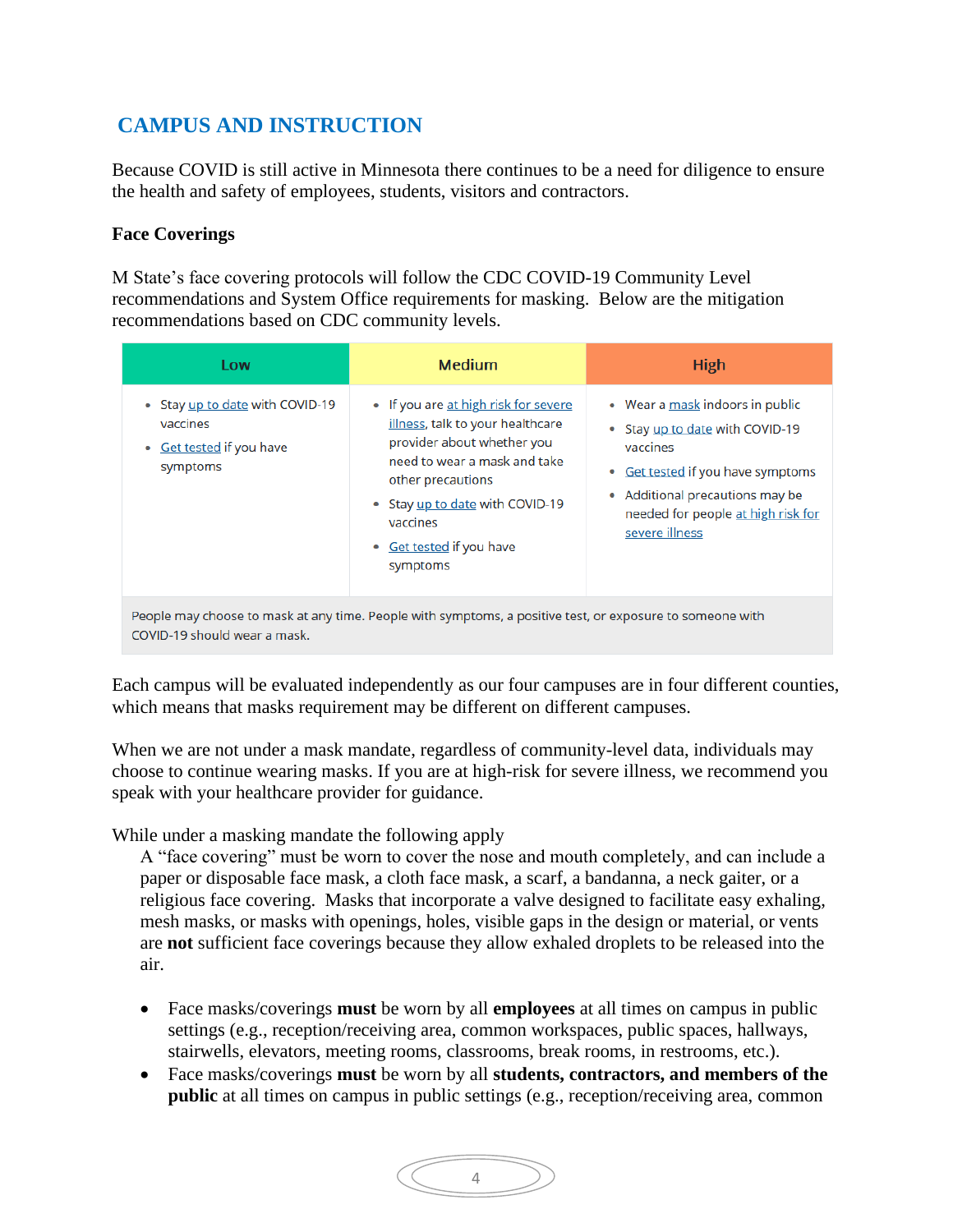workspaces, public spaces, hallways, stairwells, elevators, meeting rooms, classrooms, break rooms, in restrooms, etc.).

- Face masks/coverings are NOT required to be worn when an individual is alone, including when alone in an office, a room, a cubicle with walls that are higher than face level when social distancing is maintained, a vehicle, or the cab of heavy equipment or machinery, or an enclosed work area. In these situations, a face covering should be available and used when another person enters your work area.
- Children under the age of 2 are entirely exempt from the face covering requirement. Children under age 5, but at least 2 are strongly encouraged, but not required to wear face coverings.
- An employee who cannot wear a face mask/covering due to medical or disability reasons should contact Dacia Johnson, Chief Human Resources Officer for possible accommodation measures.
- Students who cannot wear a face mask/covering due to medical or disability reasons should contact their campus Accessibility Resource Officer for possible accommodation measures. Those individuals are:
	- o Mark Nelson
	- o Jon Kragness
	- o Jaime Jensen
- Face Shields are permitted as alternative to a face mask/face covering in the following situations:
	- o When faculty are teaching a class or giving a lecture, or when students are participating in classroom activities, where it is important for the face to be seen (for example, certain activities in language or communications classes).
	- o Where a face covering may pose a hazard due to the nature of the class or activity (for example, in a laboratory component of a class).
	- o When staff or faculty are providing direct support student services and a face covering impedes the service being provided.
	- o For individuals who cannot wear a mask for a mental health condition, or disability.

## **Use of College Space**

M State will continue to offer programs, courses, and services on campus so as to ensure students are receiving a quality educational experience. Social distancing is encouraged wherever possible to assist in preventing the spread of COVID-19. The college will continue to monitor community levels and will be prepared to change delivery methods should the Minnesota Department of Health or system office require us to do so.

The college will allow the use of facilities by external parties. External parties will be required to follow all college protocols that are in place at the time of their reservation.

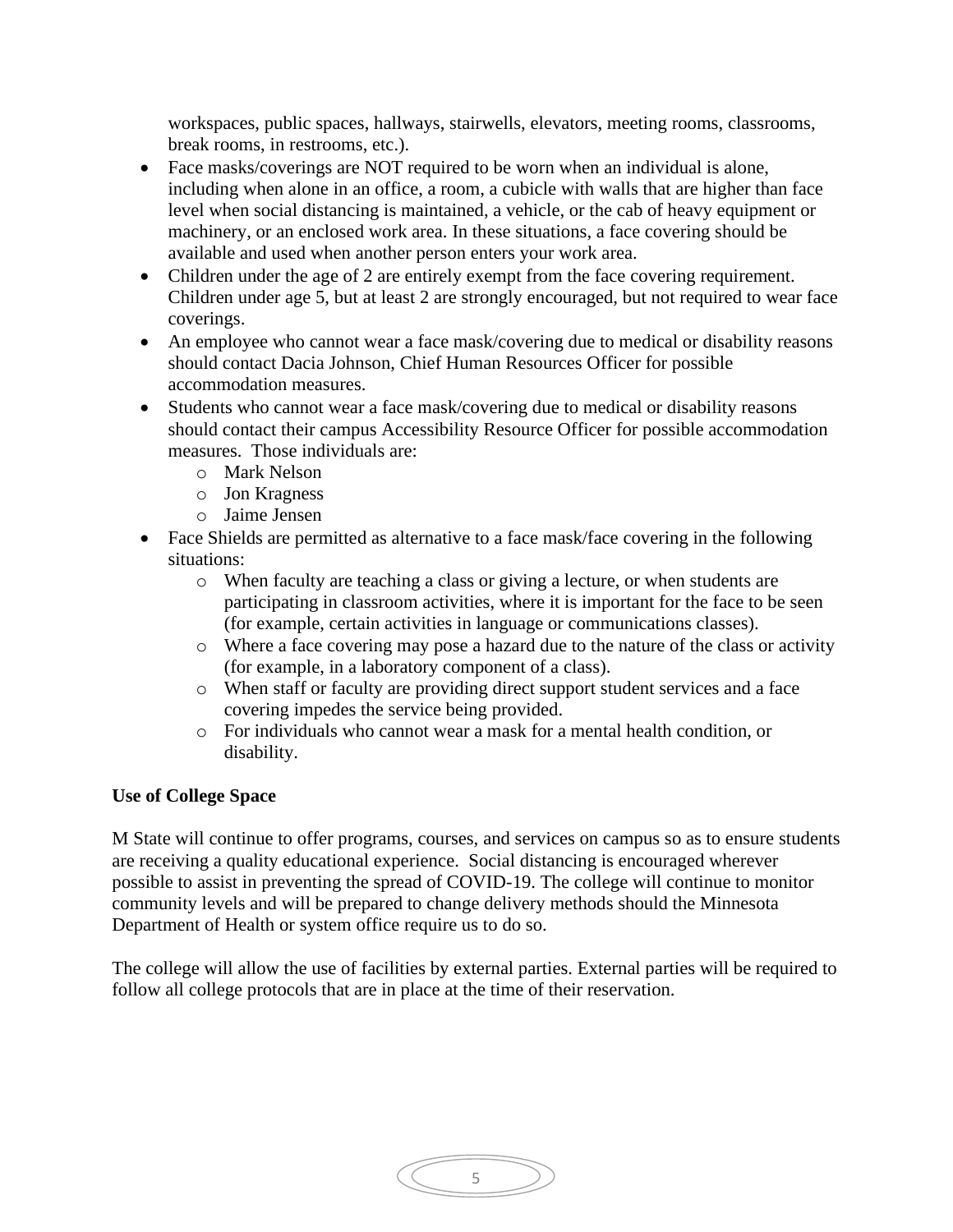# **Preventing the Spread of COVID-19**

To continue to prevent the spread of COVID-19, some strategies, though not required include:

- More space is better,
- Social distance when you can,
- Outdoor space is better,
- Masking (when not mandated) can add additional layer of protection.

#### **Vaccination**

M State continues to strongly encourage all members of our community to get vaccinated. The vaccine is safe, prevents serious illness and death, and ensures we are all safe as a college community. For more information on vaccination visit COVID-19 Vaccine [\(www.health.state.mn.us/diseases/coronavirus/vaccine/index.html](http://www.health.state.mn.us/diseases/coronavirus/vaccine/index.html) ).

# **COVID-19 MONITORING, TESTING AND REPORTING**

#### **Symptom Monitoring**

It is important to continue to self-monitor for COVID related symptoms and stay home if sick. [According to the CDC,](https://www.cdc.gov/coronavirus/2019-ncov/symptoms-testing/symptoms.html) symptoms may appear 2-14 days after exposure to the virus. These symptoms or combinations of symptoms include:

| • $Cough$                                             | *Fever |
|-------------------------------------------------------|--------|
| • Shortness of breath or difficulty breathing *Chills |        |

- Repeated shaking with chills \*Muscle pain
- 
- New loss of taste or smell

## **COVID-19 Testing and Notifying**

Faculty and staff who have symptoms related to COVID-19 or determine that they need to be tested based on potential exposure are encouraged to contact their primary care provider, who may instruct the individual to go to a designated assessment site to be tested. Students who have symptoms related to COVID-19 or determine that they need to be tested based on potential exposure are also encouraged to contact their primary care provider.

Individuals who have symptoms or may have been exposed and are off campus should contact their primary care physician for COVID-19 testing locations in their area.

Below is a list of local facilities that are conducting COVID testing:

- Detroit Lakes
- 6

• Sore throat  $*$ New GI symptoms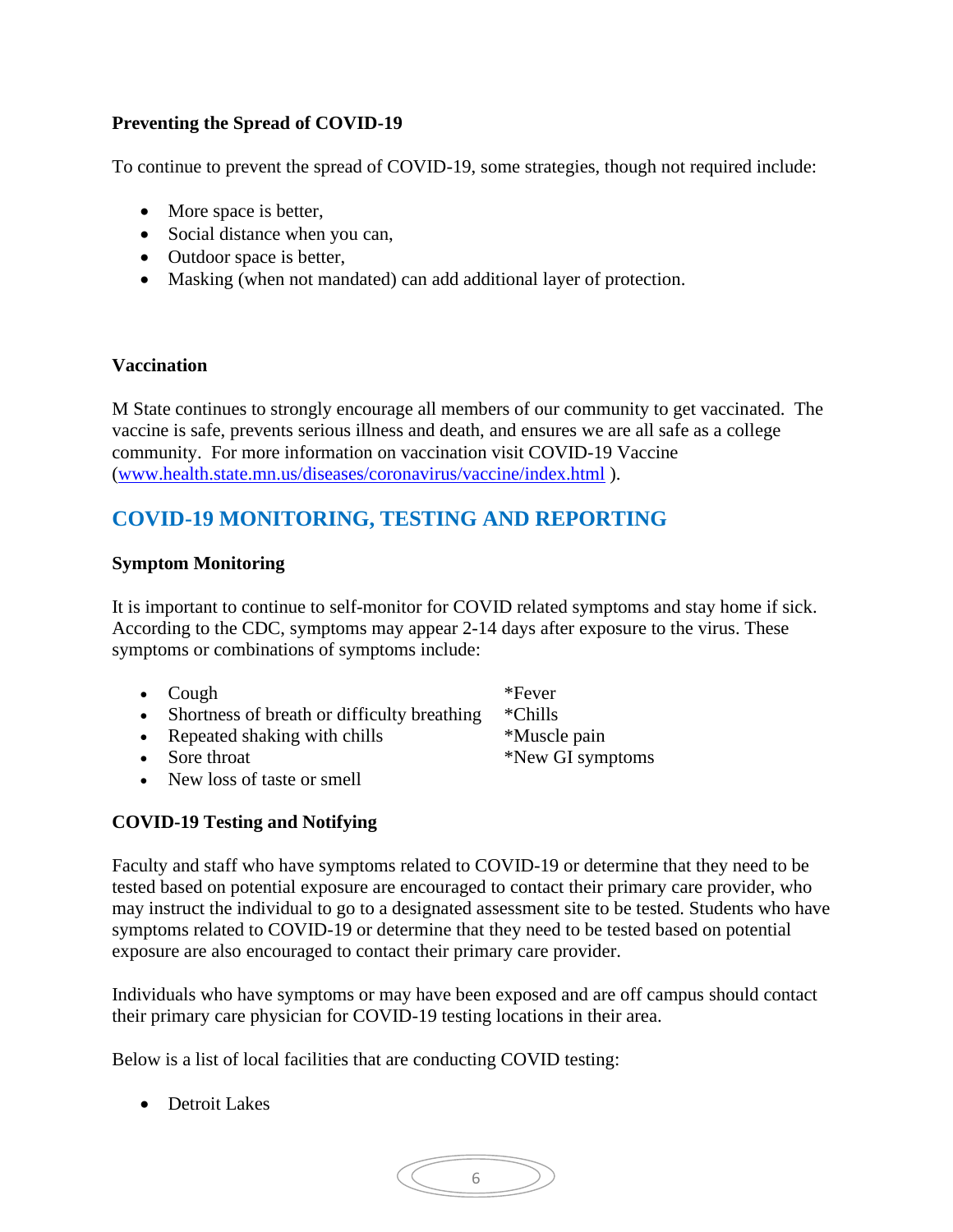- o Essentia
- o Sanford
- Fergus Falls
	- o Lake Region Healthcare
- Moorhead
	- o Essentia, (Fargo)
	- o Sanford (Fargo)
	- o Family HealthCare (Fargo)
- Wadena
	- o Tri County Healthcare

Other COVID testing locations in Minnesota https://mn.gov/covid19/get-tested/testing-locations/index.jsp

# **Quarantine and Isolation Protocols**

M State will be following the guidance of the Minnesota Department of Health relative to how we handle positive test results and isolation and quarantine expectations for employees and students. The current requirements as set forth by the Minnesota Department of Health are:

- $\triangleright$  If a student or employee has a confirmed positive test result, regardless of vaccination status, you are required to:
	- Stay home (isolate) for 5 days.
	- If you have no symptoms or your symptoms are resolving after 5 days, you can return to campus.
	- Continue to wear a mask around others for 5 additional days.

*If you have a fever, continue to isolate until your fever resolves.*

➢ If an **employee or student** is identified as a "Close Contact" or "Exposed Contact" they must follow the quarantine guidelines below.

If you:

- Received your booster shot; OR
- Completed the primary series of Pfizer or Moderna vaccine within the last 5 months;

OR

- Completed the primary series of J&J vaccine within the last 2 months You must:
	- Wear a mask around others for 10 days.
	- Test on day 5, if possible.

If you:

- Completed the primary series of Pfizer or Moderna vaccine over 5 months ago and are not boosted OR
- Completed the primary series of J&J over 2 months ago and are not boosted

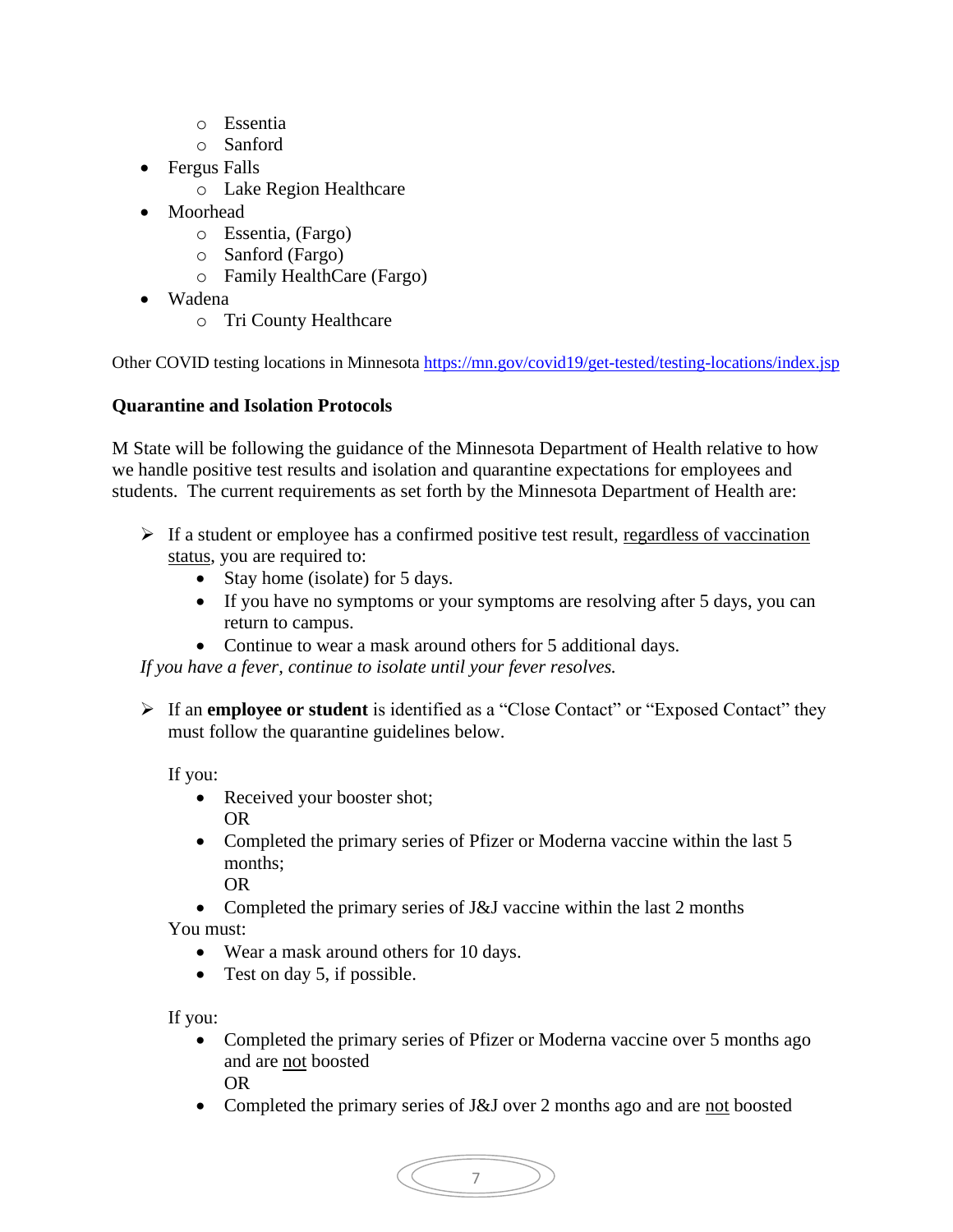OR

• Are unvaccinated

## You must:

- Stay home (quarantine) for 5 days.
- Continue to wear a mask around others for 5 additional days.
- Test on day 5 if possible.

Wearing a mask does NOT eliminate quarantine requirements.

If you develop symptoms get tested and isolate until you know the results.

MDH and Center for Disease Control (CDC) have defined a close contact or exposed contact as being within 6 feet of a positive case for 15 cumulative minutes over a 24-hour period.

Based on the Minnesota Department of Heath guidelines, employees or students that are NOT identified as "close contact" or "exposed contact" of a positive case but are within the same classroom or work area do not need to quarantine but should continue to monitor themselves for symptoms. If they develop symptoms they should immediately quarantine and contact their medical provider for further guidance.

## **Contact and Communications Protocols**

The Minnesota Department of Health continues to communicate positive test results and complete contract tracing. They have the responsibility in the case and contact tracing and are assisted by the County Public Health.

When an individual's test result comes back positive, the contact team will interview the individual to determine who needs to be considered a close contact. The individual will also be asked if they attend a college or university and if their name can be shared to assist with the contact tracing. If the case load becomes very high, the college may also be asked to assist with contact tracing.

The goal of the Minnesota Department of Health is to contact the positive individual, any close contacts, and the college all with 24 hours of the test result being determined.

Each institution is required to have an MDH liaison and an alternate. The liaison will be the contact that will receive a notification when a positive case or close contact identifies that they attend M State. Pat Nordick with serve as the MDH liaison and Dacia Johnson as the alternate.

When we are notified by MDH or the County Public Health of a positive case, we will set off our internal processes for notifying employees and other students that may have been in close proximity of the positive case. We will be in contact with the employee or student to learn more about when and where they have been on campus and take appropriate action to notify those individuals that are affected.

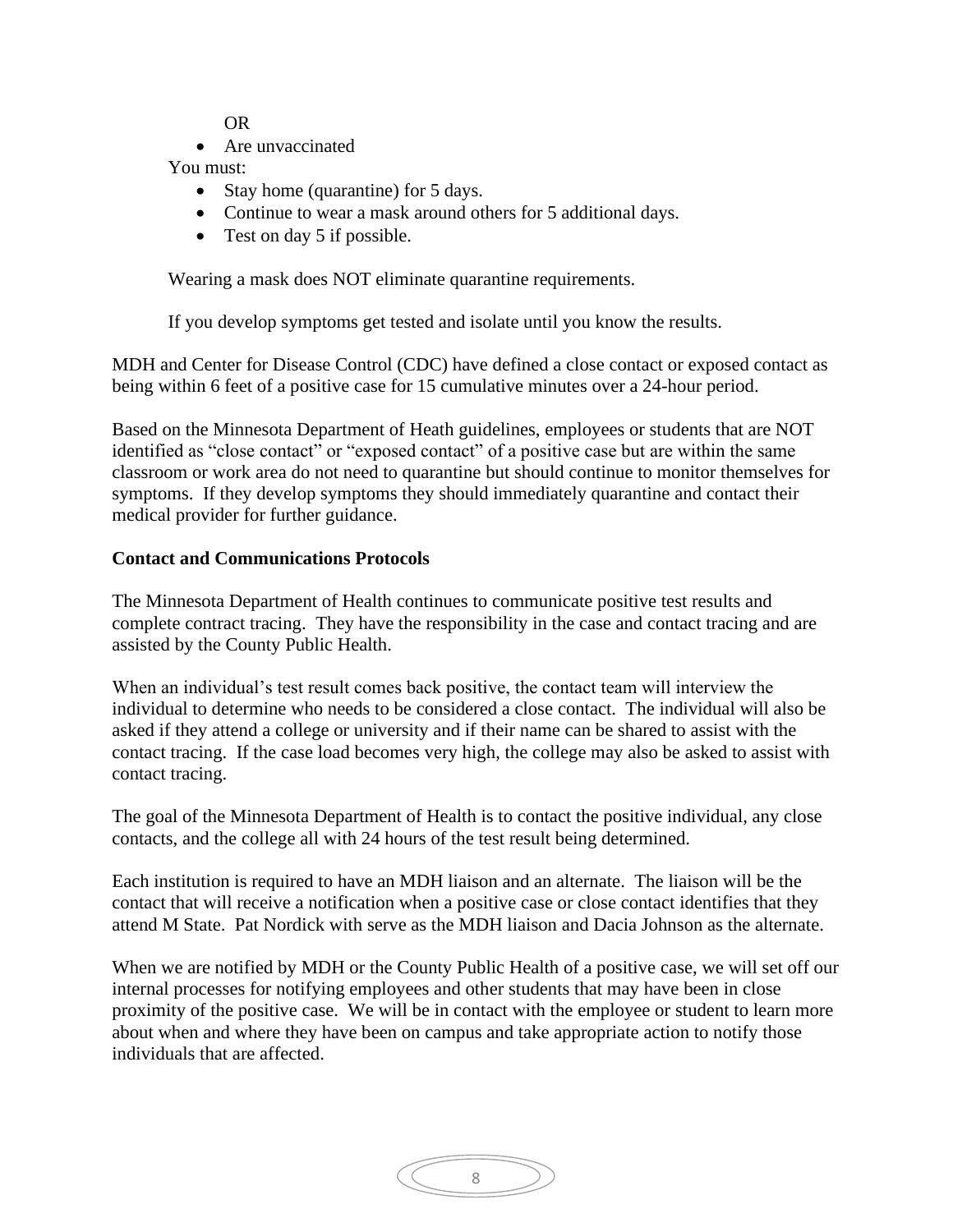If you as an employee either test positive or are contacted by either the Minnesota Department of Health or the County Public Health that you have been identified as a close contact to a positive case we ask that you notify Dacia Johnson as well as your supervisor. In addition, if you are advised by your healthcare provider to isolate or quarantine please follow their professional advice. Dacia will contact you to get more information to assist us with any internal notifications we will need to make to other employees and/or students. With that information, we will work through our process of notifications.

If you get contacted by a student that they have tested positive or have been identified as a close contact and need to quarantine by the Minnesota Department of Health or the County Health Department, please forward that information immediately to Pat Nordick which will start the internal process of communication.

We will not receive notifications for employees or students living in North Dakota so we will be relying on the individuals themselves to let us know if they tested positive or need to quarantine. Again, if you receive notice from an employee or student please notify Pat Nordick or Dacia Johnson so that we can start our internal process.

If a faculty, staff member or student believes they have contracted COVID-19 after exposure to a known positive case or are feeling symptoms, you must immediately remove yourself from campus, even if you are not showing symptoms. While you await test results, you must remain at home in self-isolation and keep your supervisor/dean informed of your return-to-campus status.

# **COMMUNICATION**

This Plan, protocol, recommendations, training and communication will be updated as necessary. Communication to the campus community will be ongoing in the form of signage, College website and instructional emails.